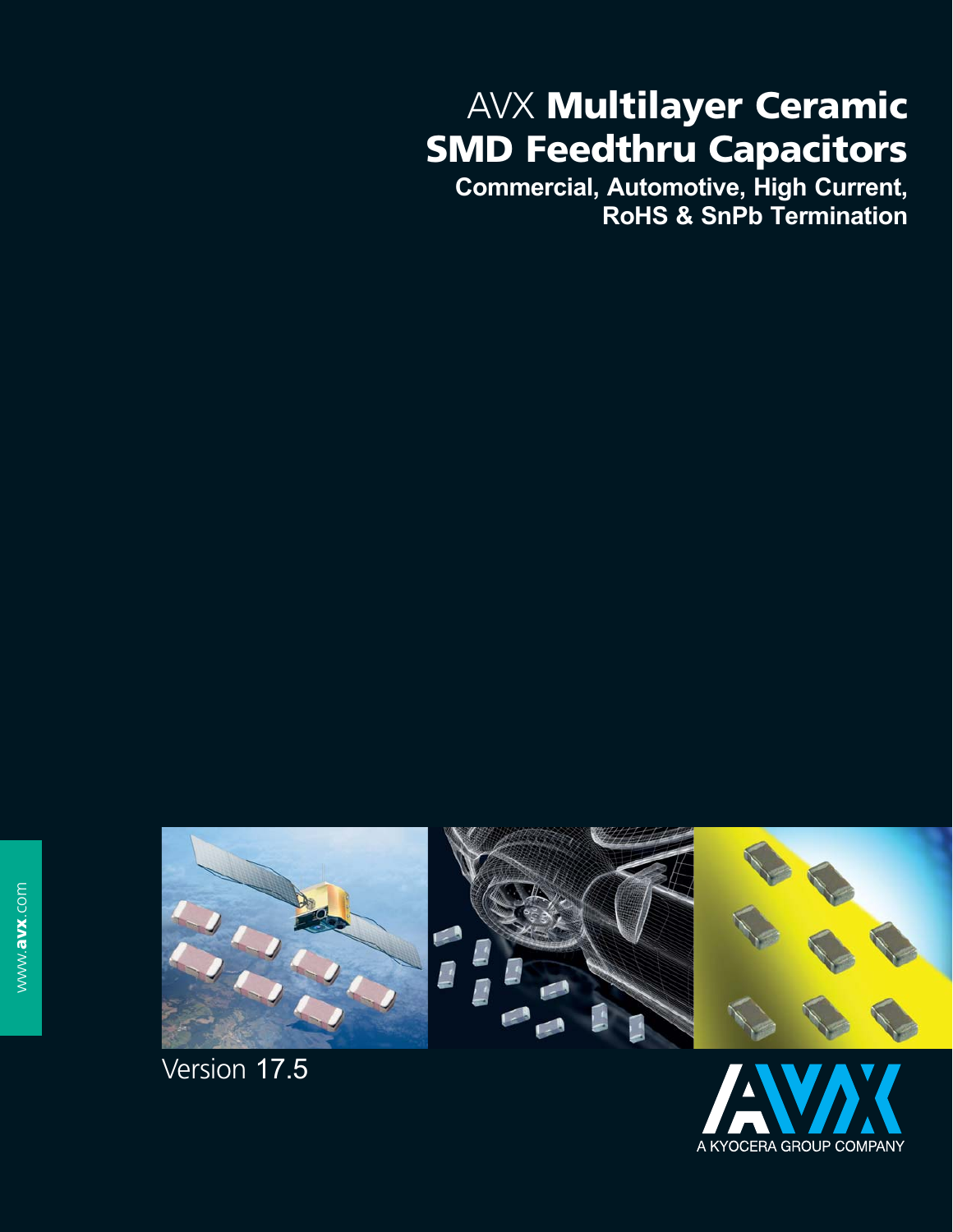

**Table of Contents**

| W2F/W2H/W3F Series - 0805 & 1206 Feedthru Chips |  |
|-------------------------------------------------|--|
|                                                 |  |
|                                                 |  |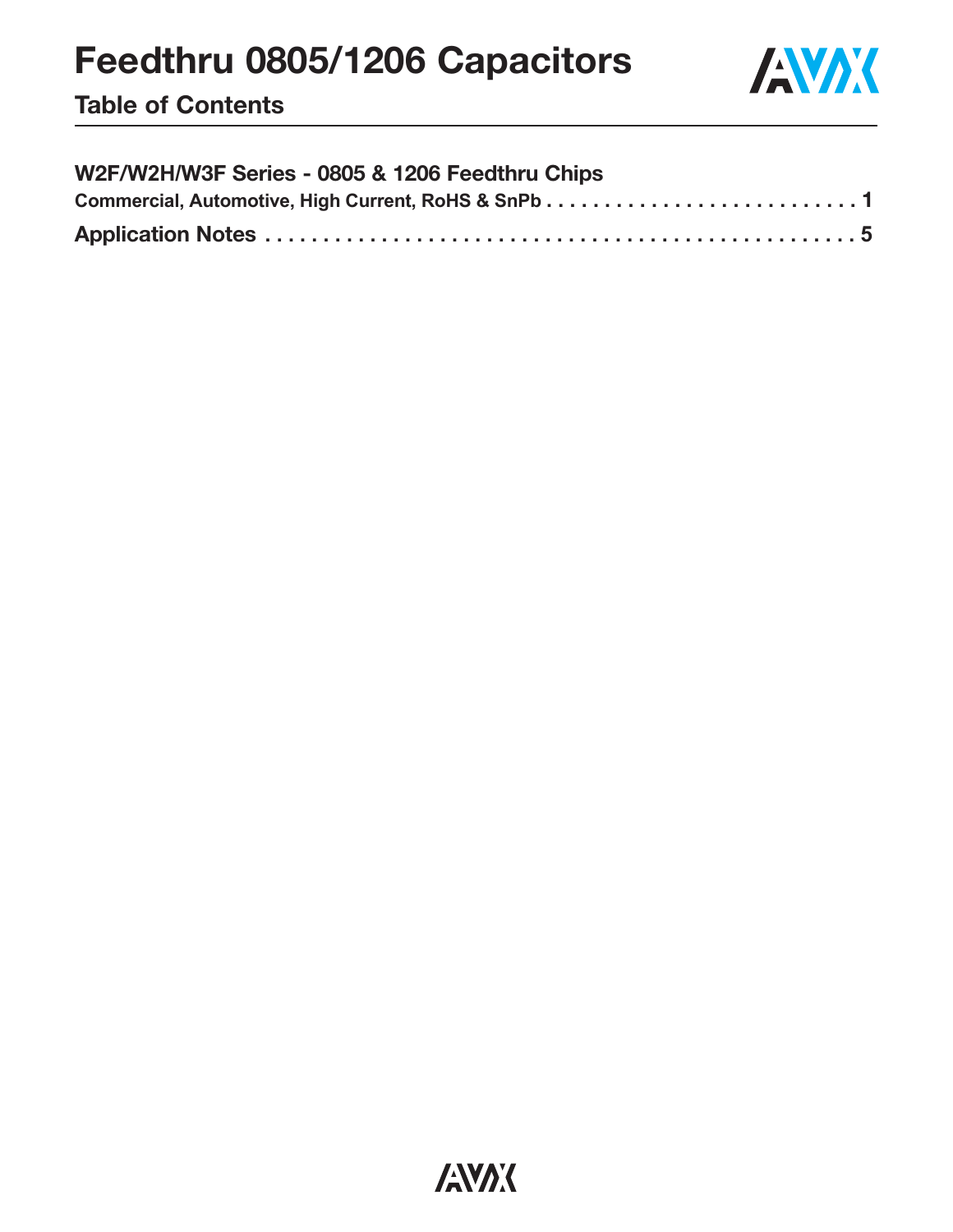## **Feedthru 0805/1206 Capacitors W2F/W3F Series, High Current W2H Series Commercial, Automotive, High Current, RoHS & SnPb**



#### **GENERAL DESCRIPTION**

Available in both a standard 0805 and 1206 size, AVX's line of feedthru capacitors are ideal choices for EMI suppression, broadband I/O filtering, or Vcc power line conditioning. The unique construction of a feedthru capacitor provides low parallel inductance and offers excellent decoupling capability for all high di/dt environments and provides significant noise reduction in digital circuits to <5 GHz. A large range of capacitor values are available in either NP0 or X7R ceramic dielectrics. AVX FeedThru filters are AEC Q200 qualified. High reliability screening options, and SnPb termination are available for spacecraft designs.



#### **ELECTRICAL PARAMETERS**

|                 | <b>Case Size</b> |                 | <b>AVX Part Number</b>            | Capacitance    | Capacitance                                            | Rated  | Rated            |                   |                   |                   |
|-----------------|------------------|-----------------|-----------------------------------|----------------|--------------------------------------------------------|--------|------------------|-------------------|-------------------|-------------------|
| <b>Type</b>     | (EIA)            | <b>Standard</b> | <b>SnPb Termination</b><br>Finish | Automotive     | <b>Automotive w/ SnPb</b><br><b>Termination Finish</b> | (pF)   | <b>Tolerance</b> | <b>DC Voltage</b> | Current<br>(Amps) | <b>Dielectric</b> |
|                 | 0805             | W2H11A2208ATxx  | L2H11A2208ABxx                    | W2H11A22084Txx | L2H11A22084Bxx                                         | 22     | +50%, -20%       | 100V              | 0.5               | NP <sub>0</sub>   |
|                 | 0805             | W2H11A4708ATxx  | L2H11A4708ABxx                    | W2H11A47084Txx | L2H11A47084Bxx                                         | 47     | +50%, -20%       | 100V              | 0.5               | NP <sub>0</sub>   |
|                 | 0805             | W2H11A1018ATxx  | L2H11A1018ABxx                    | W2H11A10184Txx | L2H11A10184Bxx                                         | 100    | +50%, -20%       | 100V              | 0.5               | NP <sub>0</sub>   |
| urrent          | 0805             | W2H11A2218ATxx  | L2H11A2218ABxx                    | W2H11A22184Txx | L2H11A22184Bxx                                         | 220    | +50%, -20%       | 100V              | 0.5               | NP <sub>0</sub>   |
|                 | 0805             | W2H11A4718ATxx  | L2H11A4718ABxx                    | W2H11A47184Txx | L2H11A47184Bxx                                         | 470    | +50%, -20%       | 100V              | 0.5               | NP <sub>0</sub>   |
| ပ               | 0805             | W2H15C1028ATxx  | L2H15C1028ABxx                    | W2H15C10284Txx | L2H15C10284Bxx                                         | 1000   | +50%, -20%       | 50V               | 1.0               | X7R               |
| 음<br>도          | 0805             | W2H15C1038ATxx  | L2H15C1038ABxx                    | W2H15C10384Txx | L2H15C10384Bxx                                         | 10000  | +50%, -20%       | 50V               | 1.0               | X7R               |
|                 | 0805             | W2H15C2238ATxx  | L2H15C2238ABxx                    | W2H15C22384Txx | L2H15C22384Bxx                                         | 22000  | +50%, -20%       | 50V               | 1.0               | X7R               |
|                 | 0805             | W2H15C4738ATxx  | L2H15C4738ABxx                    | W2H15C47384Txx | L2H15C47384Bxx                                         | 47000  | +50%, -20%       | 50V               | 2.0               | X7R               |
|                 | 0805             | W2H13C1048ATxx  | L2H13C1048ABxx                    | W2H13C10484Txx | L2H13C10484Bxx                                         | 100000 | +50%, -20%       | 25V               | 2.0               | X7R               |
|                 | 0805             | W2F11A2208ATxx  | L2F11A2208ABxx                    | W2F11A22084Txx | L2F11A22084Bxx                                         | 22     | +50%, -20%       | 100V              | 0.3               | NP <sub>0</sub>   |
|                 | 0805             | W2F11A4708ATxx  | L2F11A4708ABxx                    | W2F11A47084Txx | L2F11A47084Bxx                                         | 47     | +50%, -20%       | 100V              | 0.3               | NP <sub>0</sub>   |
|                 | 0805             | W2F11A1018ATxx  | L2F11A1018ABxx                    | W2F11A10184Txx | L2F11A10184Bxx                                         | 100    | +50%. -20%       | 100V              | 0.3               | NP <sub>0</sub>   |
|                 | 0805             | W2F11A2218ATxx  | L2F11A2218ABxx                    | W2F11A22184Txx | L2F11A22184Bxx                                         | 220    | +50%, -20%       | 100V              | 0.3               | NP <sub>0</sub>   |
|                 | 0805             | W2F11A4718ATxx  | L2F11A4718ABxx                    | W2F11A47184Txx | L2F11A47184Bxx                                         | 470    | +50%, -20%       | 100V              | 0.3               | NP <sub>0</sub>   |
|                 | 0805             | W2F15C1028ATxx  | L2F15C1028ABxx                    | W2F15C10284Txx | L2F15C10284Bxx                                         | 1000   | +50%. -20%       | 50V               | 0.3               | X7R               |
|                 | 0805             | W2F15C2228ATxx  | L2F15C2228ABxx                    | W2F15C22284Txx | L2F15C22284Bxx                                         | 2200   | +50%, -20%       | 50V               | 0.3               | X7R               |
|                 | 0805             | W2F15C4728ATxx  | L2F15C4728ABxx                    | W2F15C47284Txx | L2F15C47284Bxx                                         | 4700   | +50%, -20%       | 50V               | 0.3               | X7R               |
|                 | 0805             | W2F15C1038ATxx  | L2F15C1038ABxx                    | W2F15C10384Txx | L2F15C10384Bxx                                         | 10000  | +50%, -20%       | 50V               | 0.3               | X7R               |
|                 | 0805             | W2F15C2238ATxx  | L2F15C2238ABxx                    | W2F15C22384Txx | L2F15C22384Bxx                                         | 22000  | +50%, -20%       | 50V               | 0.3               | X7R               |
|                 | 0805             | W2F15C4738ATxx  | L2F15C4738ABxx                    | W2F15C47384Txx | L2F15C47384Bxx                                         | 47000  | +50%. -20%       | 50V               | 0.3               | X7R               |
| <b>Standard</b> | 1206             | W3F11A2208ATxx  | L3F11A2208ABxx                    | W3F11A22084Txx | L3F11A22084Bxx                                         | 22     | +50%, -20%       | 100V              | 0.3               | NP <sub>0</sub>   |
|                 | 1206             | W3F11A4708ATxx  | L3F11A4708ABxx                    | W3F11A47084Txx | L3F11A47084Bxx                                         | 47     | +50%, -20%       | 100V              | 0.3               | NP <sub>0</sub>   |
|                 | 1206             | W3F11A1018ATxx  | L3F11A1018ABxx                    | W3F11A10184Txx | L3F11A10184Bxx                                         | 100    | +50%, -20%       | 100V              | 0.3               | NP <sub>0</sub>   |
|                 | 1206             | W3F11A2218ATxx  | L3F11A2218ABxx                    | W3F11A22184Txx | L3F11A22184Bxx                                         | 220    | +50%, -20%       | 100V              | 0.3               | NP <sub>0</sub>   |
|                 | 1206             | W3F11A4718ATxx  | L3F11A4718ABxx                    | W3F11A47184Txx | L3F11A47184Bxx                                         | 470    | +50%, -20%       | 100V              | 0.3               | NP <sub>0</sub>   |
|                 | 1206             | W3F15C1028ATxx  | L3F15C1028ABxx                    | W3F15C10284Txx | L3F15C10284Bxx                                         | 1000   | +50%. -20%       | 50V               | 0.3               | X7R               |
|                 | 1206             | W3F15C2228ATxx  | L3F15C2228ABxx                    | W3F15C22284Txx | L3F15C22284Bxx                                         | 2200   | +50%, -20%       | 50V               | 0.3               | X7R               |
|                 | 1206             | W3F15C4728ATxx  | L3F15C4728ABxx                    | W3F15C47284Txx | L3F15C47284Bxx                                         | 4700   | +50%. -20%       | 50V               | 0.3               | X7R               |
|                 | 1206             | W3F15C1038ATxx  | L3F15C1038ABxx                    | W3F15C10384Txx | L3F15C10384Bxx                                         | 10000  | +50%. -20%       | 50V               | 0.3               | X7R               |
|                 | 1206             | W3F15C2238ATxx  | L3F15C2238ABxx                    | W3F15C22384Txx | L3F15C22384Bxx                                         | 22000  | +50%, -20%       | 50V               | 0.3               | X7R               |
|                 | 1206             | W3F15C4738ATxx  | L3F15C4738ABxx                    | W3F15C47384Txx | L3F15C47384Bxx                                         | 47000  | +50%, -20%       | 50V               | 0.3               | X7R               |

xx = Packaging and quantity code - see "How To Order" section.

| Parameter                                 |      | <b>High Current</b>                             | <b>Standard</b>     |                        |           |                                |                                 |                                             | SIGNAL LINE - INPUT $>$                    | ,                                                                | <b>OUTPUT</b>                            |
|-------------------------------------------|------|-------------------------------------------------|---------------------|------------------------|-----------|--------------------------------|---------------------------------|---------------------------------------------|--------------------------------------------|------------------------------------------------------------------|------------------------------------------|
| <b>Insulation Resistance</b><br>(Minimum) |      | 1000 $M\Omega$                                  | 1000 $M\Omega$      |                        |           |                                |                                 |                                             |                                            |                                                                  |                                          |
| <b>DC Resistance</b>                      |      | $< 0.15 \Omega$                                 | $< 0.60 \Omega$     |                        |           |                                |                                 |                                             |                                            |                                                                  |                                          |
| <b>Operating Temperature</b>              |      | -55C to $+125C$                                 |                     |                        |           |                                |                                 |                                             |                                            | <b>GROUND</b>                                                    |                                          |
| <b>HOW TO ORDER</b><br>W                  | 3    |                                                 |                     | 5                      | С         | 223                            | 8                               | A                                           |                                            |                                                                  | А                                        |
|                                           |      |                                                 |                     |                        |           |                                |                                 |                                             |                                            |                                                                  |                                          |
| <b>Style</b><br>$W =$ Plated Ni & Sn      | Size | Feedthru<br>$2 = 0805$ F = Feedhtru             | <b>Number</b><br>οf | Voltage<br>$= 100V$    | $A = NP0$ | Dielectric Capacitance<br>Code | Capacitance<br><b>Tolerance</b> | <b>Failure Rate</b><br>$A = Not Applicable$ | <b>Termination</b><br>$T =$ Plated Ni & Sn | <b>Packaging Code</b><br>(Reel Size)                             | Quantity<br>Code                         |
| $L =$ Plated SnPb                         |      | $3 = 1206$ H= High Current Elements<br>Feedthru |                     | $5 = 50V$<br>$3 = 25V$ | $C = X7R$ |                                | $8 = +50/-20%$                  | $4 =$ AUTOMOTIVE                            | $B^*$ = Plated SnPb<br>*Not RoHS Compliant | $1 & 2 = 7"$ Reel<br><b>Embossed Tape</b><br>$3.8.4 = 13$ " Reel | (Pcs./Reel)<br>$F = 1,000$<br>$A = 2000$ |

**ANAK** 



4,000 or

Embossed Tape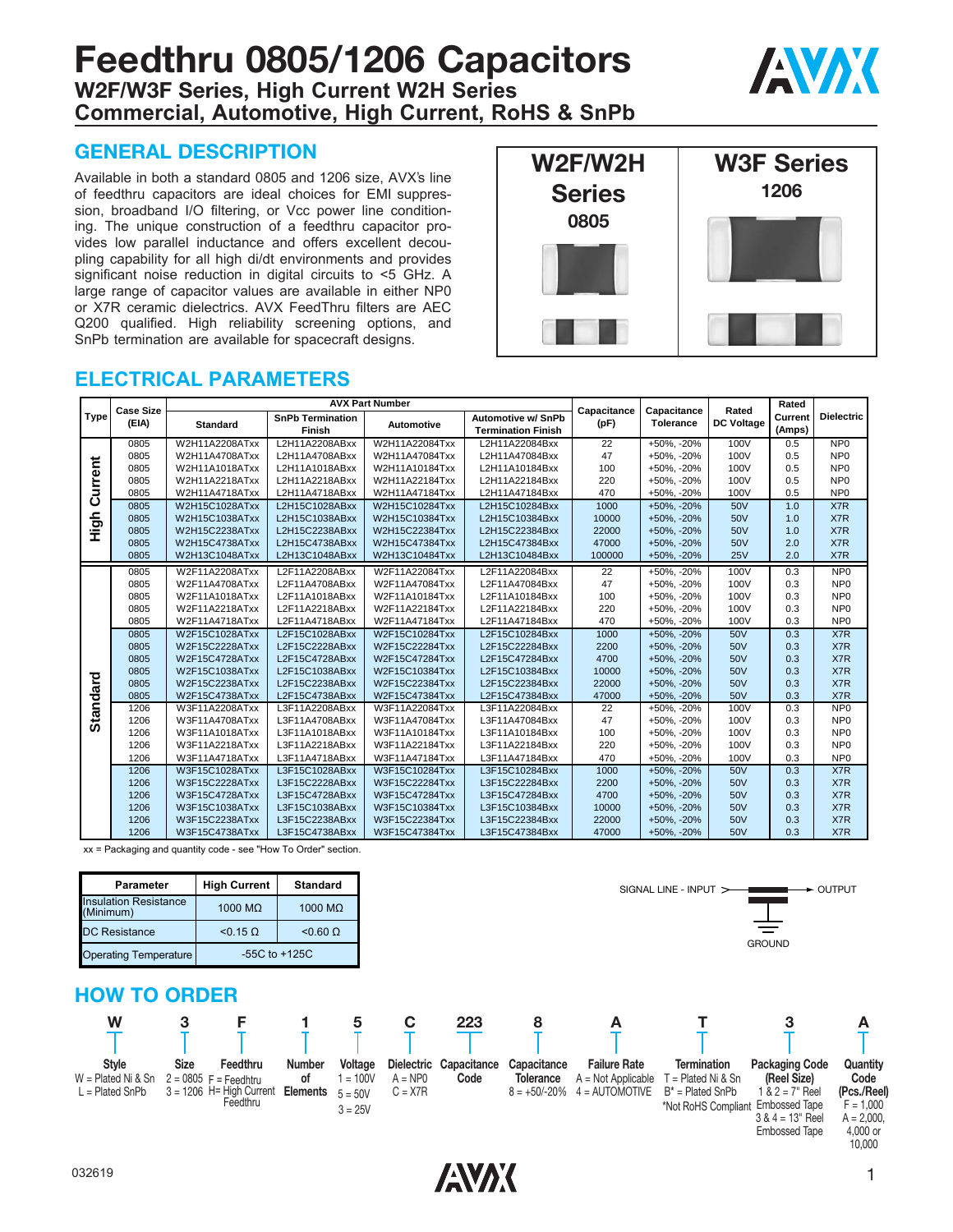**W2F/W3F Series, High Current W2H Series Commercial, Automotive, High Current, RoHS & SnPb**







#### **DIMENSIONS**

|         |                     | W                   |                | <b>BW</b>       | <b>BL</b>                                                         | <b>EW</b>           |                     |                     |
|---------|---------------------|---------------------|----------------|-----------------|-------------------------------------------------------------------|---------------------|---------------------|---------------------|
| 0805 MM | $2.01 \pm 0.20$     | $1.25 \pm 0.20$     | 1.14 Max.      | $0.46 \pm 0.10$ | $0.18 + 0.25 - 0.08$                                              | $0.25 \pm 0.13$     | $1.02 \pm 0.10$     | $0.23 \pm 0.15$     |
| (in.)   | $(0.079 \pm 0.008)$ | $(0.049 \pm 0.008)$ | $(0.045$ Max.) |                 | $(0.018 \pm 0.004)$ $(0.007 + 0.010 - 0.003)$                     | $(0.010 \pm 0.005)$ | $(0.040 \pm 0.004)$ | $(0.009 \pm 0.006)$ |
| 1206 MM | $3.20 \pm 0.20$     | $1.60 \pm 0.20$     | 1.27 Max.      | $0.89 \pm 0.10$ | $0.18 + 0.25 - 0.08$                                              | $0.38 \pm 0.18$     | $1.60 \pm 0.10$     | $0.46 \pm 0.15$     |
| (in.)   | $(0.126 \pm 0.008)$ | $(0.063 \pm 0.008)$ | $(0.050$ Max.) |                 | $(0.035 \pm 0.004)$ $(0.007 + 0.010 - 0.003)$ $(0.015 \pm 0.007)$ |                     | $(0.063 \pm 0.004)$ | $(0.018 \pm 0.006)$ |



### **RECOMMENDED SOLDER PAD LAYOUT (TYPICAL DIMENSIONS)**

|         |         |         |         | W       |         |         |
|---------|---------|---------|---------|---------|---------|---------|
| 0805 MM | 3.45    | 0.51    | 0.76    | 1.27    | 1.02    | 0.46    |
| (in.)   | (0.136) | (0.020) | (0.030) | (0.050) | (0.040) | (0.018) |
| 1206 MM | 4.54    | 0.94    | 1.02    | 1.65    | 1.09    | 0.71    |
| (in.)   | (0.179) | (0.037) | (0.040) | (0.065) | (0.043) | (0.028) |

#### TYPICAL FEEDTHRU CHIP CAP CONNECTION





The terminals are connected internally side to side. Left side and right side are connected and front and back are connected internally. For Decoupling, the chip is usually surrounded by

four vias, two for Vcc and two for GND. For Signal Filtering, the in and out lines need to be separated on the circuit board.



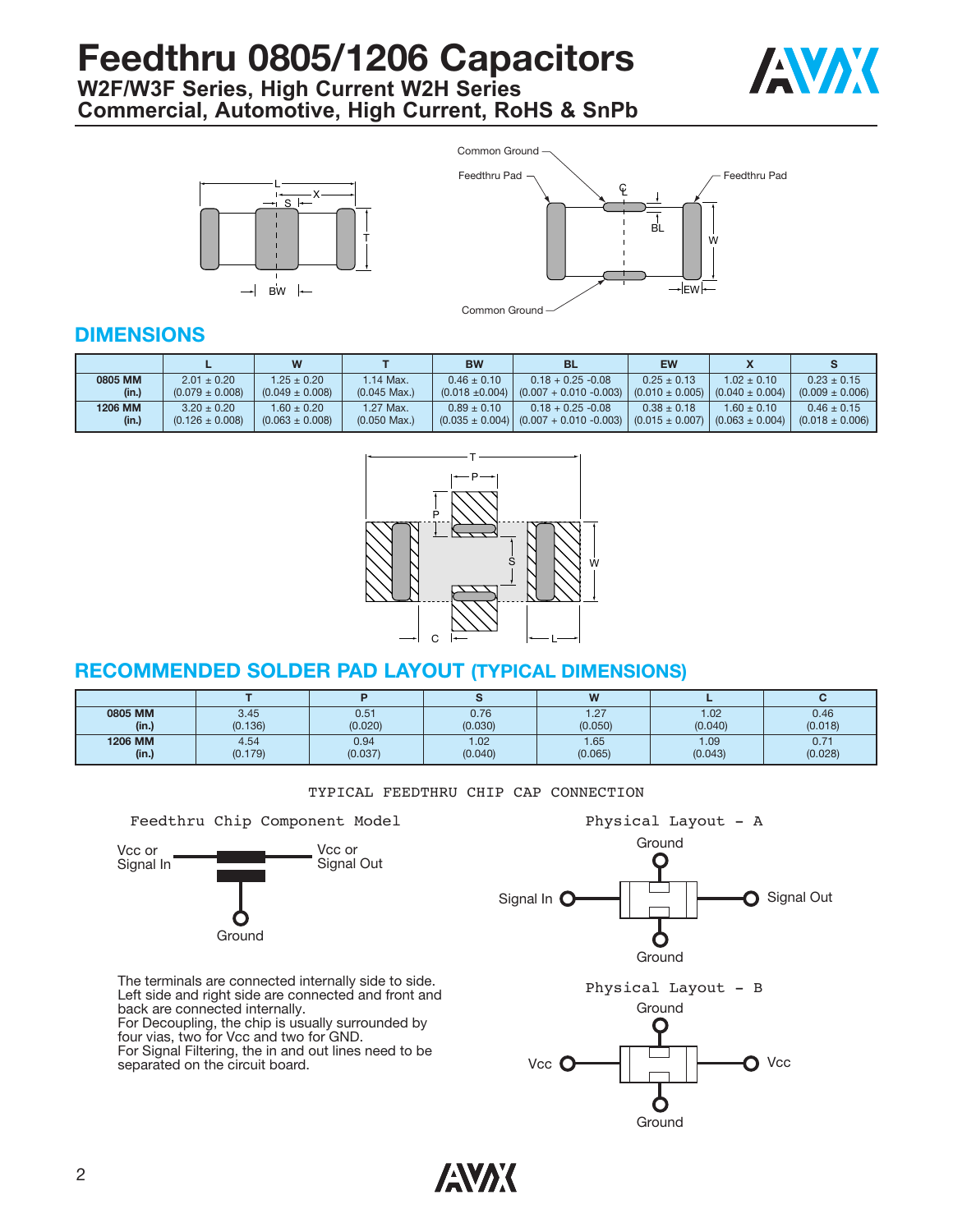### **Feedthru 0805/1206 Capacitors W2F/W3F Series, High Current W2H Series Commercial, Automotive, High Current, RoHS & SnPb**



#### **PERFORMANCE CHARACTERISTICS**



**S21 0805 – 100V IMPEDANCE 0805 – 100V**





**S21 1206 – 100V IMPEDANCE 1206 – 100V**





**S21 1206 – 50V IMPEDANCE 1206 – 50V**



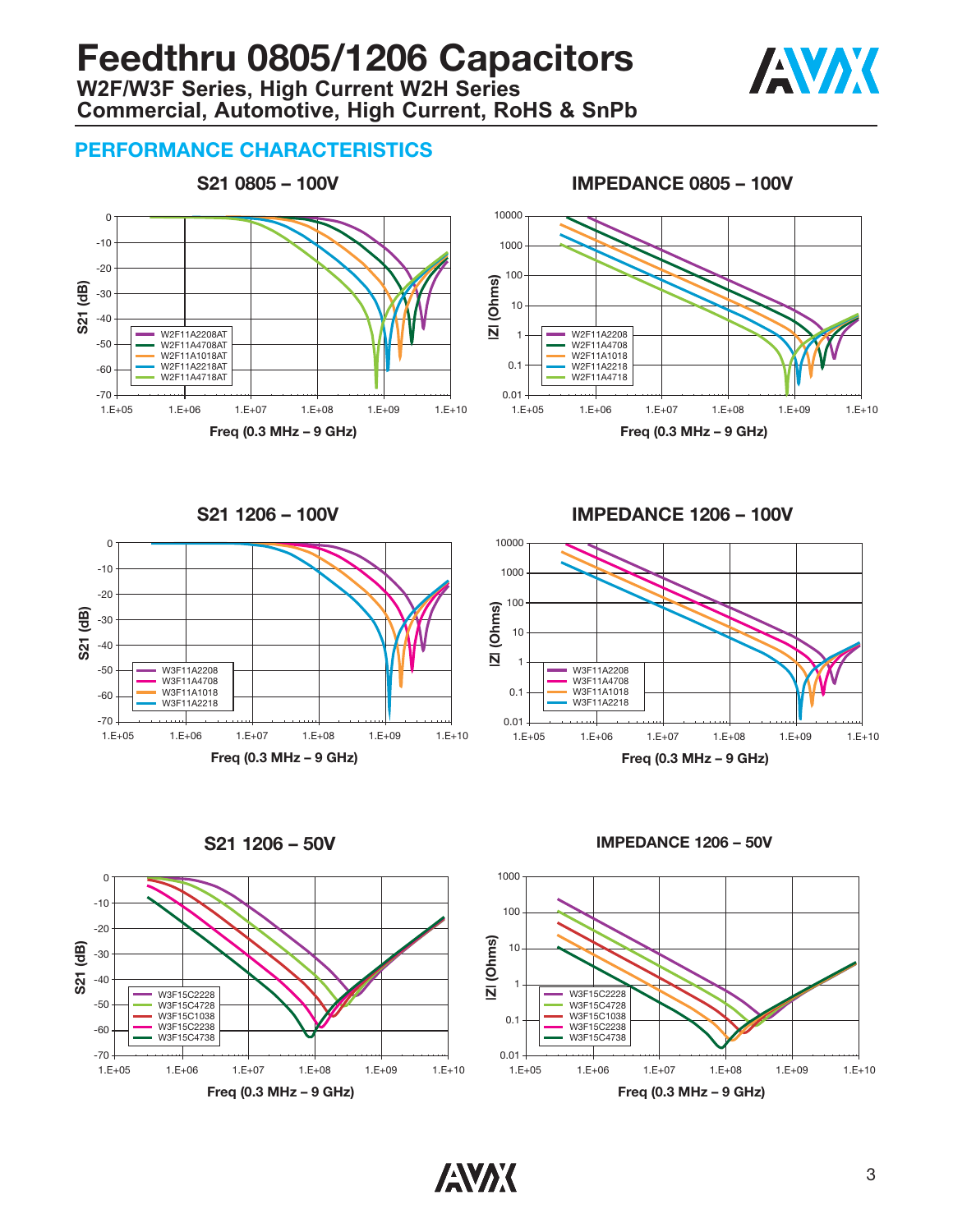**W2F/W3F Series, High Current W2H Series Commercial, Automotive, High Current, RoHS & SnPb**



### **PERFORMANCE CHARACTERISTICS**

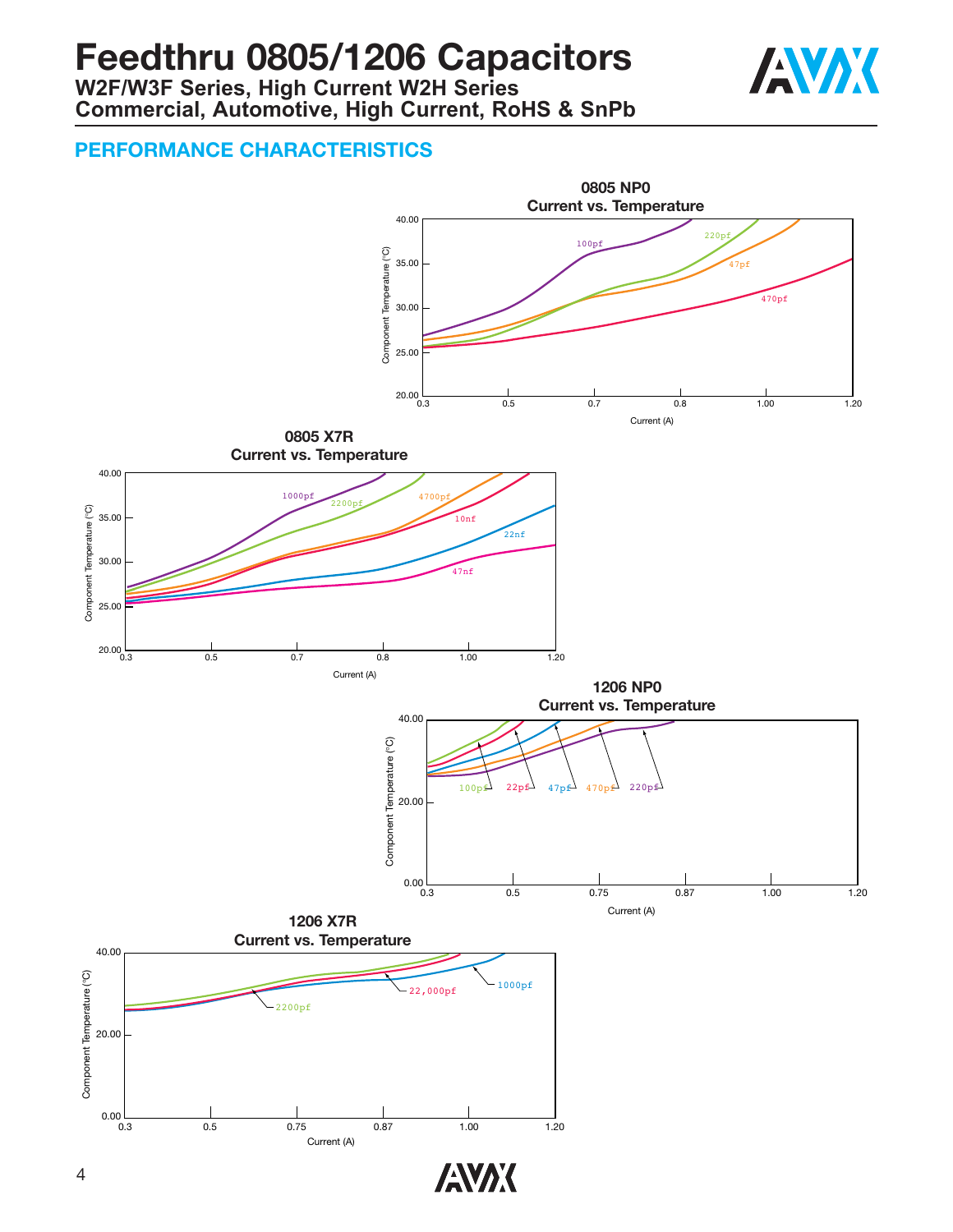## **W2F/W3F Series**



#### **APPLICATIONS**

EMI Suppression Broadband I/O Filtering Vcc Line Conditioning

# *Applications*

#### **FEATURES**

Standard EIA Sizes Broad Frequency Response Low ESR 8 mm Tape and Reel

#### **MARKET SEGMENTS**

**Computers** Automotive Power Supplies Multimedia Add-On Cards Bar Code Scanners and Remote Terminals PCMCIA Cards Medical Instrumentation Test Equipment Transceivers/Cell Phones

# *Typical Circuits Requiring EMI Filtering*

#### **THE FOLLOWING APPLICATIONS AND SCHEMATIC DIAGRAMS SHOW WHERE FEEDTHRU CAPACITORS MIGHT BE USED FOR EMI SUPPRESSION**

- Digital to RF Interface Filtering
- Voltage Conditioning in RF Amplifiers
- Power Decoupling GaAs FET Transistor Preamplifier
- Vcc Line Filtering on Frequency Control Circuit
- Clock, Data, Control Line High Frequency Decoupling (Frequency Synthesizer) (SEE APPLICATION NOTES)



#### **DIGITAL TO RF INTERFACE FILTERING**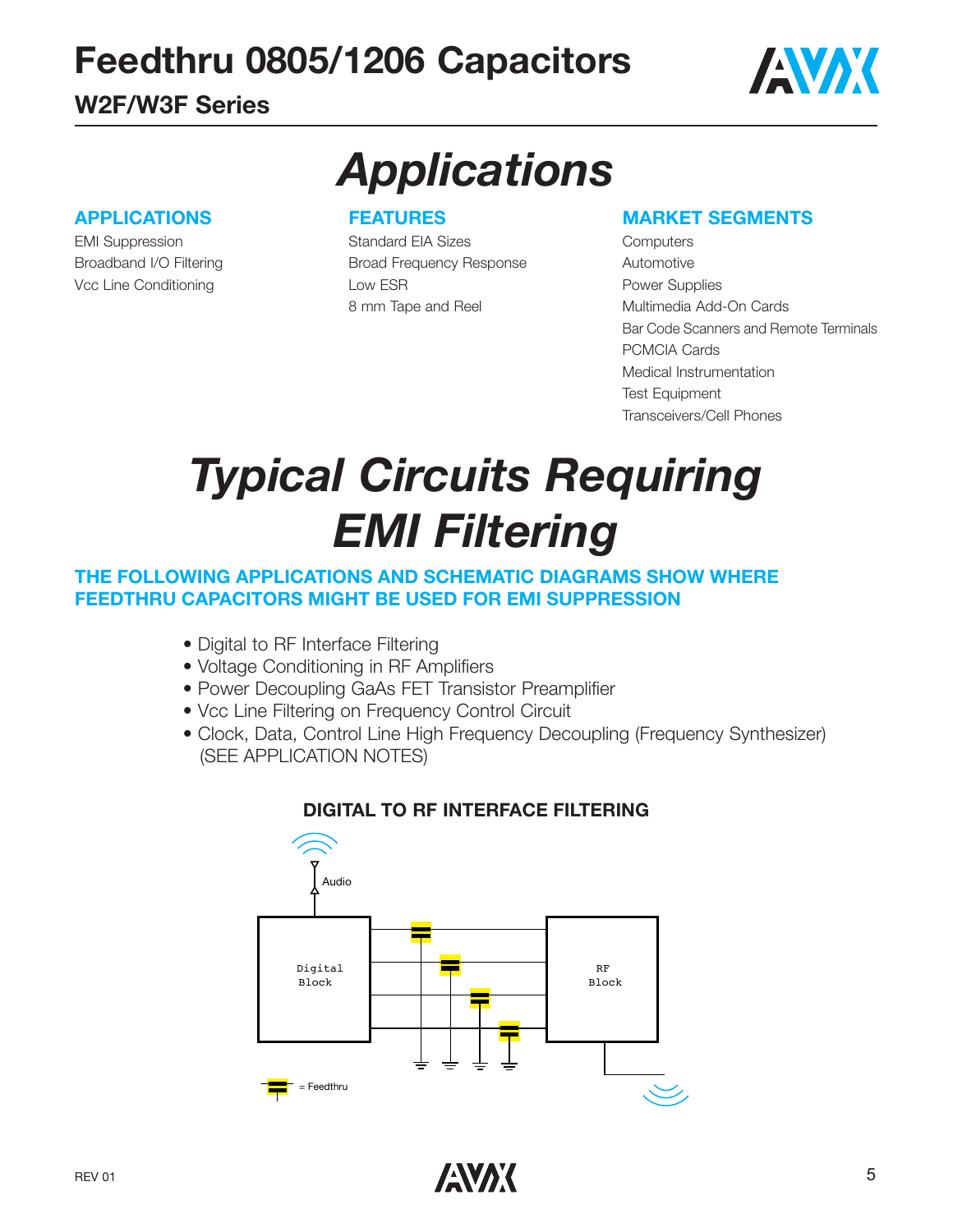

### **W2F/W3F Series**

#### **VOLTAGE CONDITIONING IN RF AMPLIFIERS**



#### **POWER DECOUPLING GaAs FET TRANSISTOR PREAMPLIFIER**



#### **Vcc LINE FILTERING ON FREQUENCY CONTROL CIRCUIT**

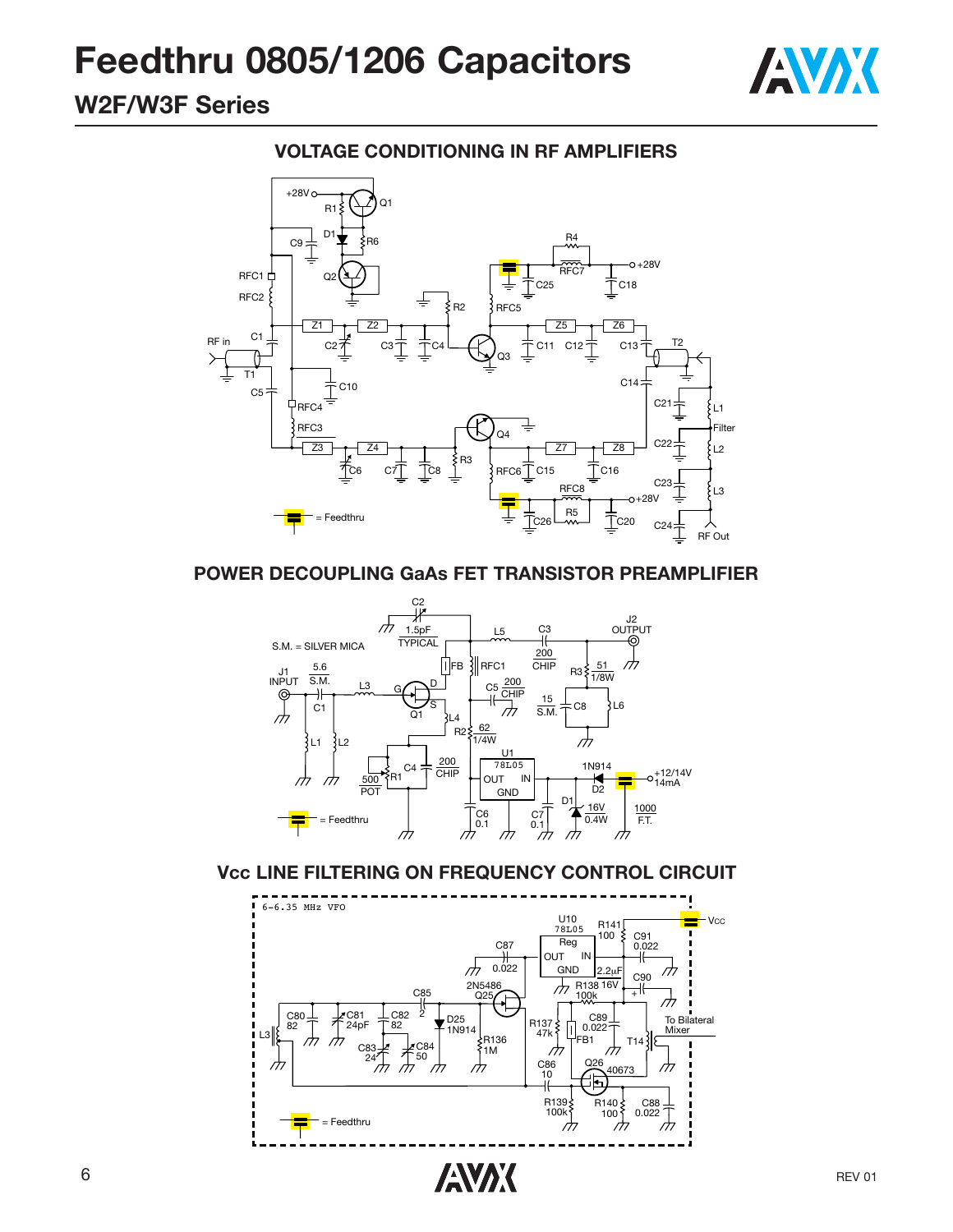

### **APPLICATIONS**

#### **Dual Power Switch Filtering**





**PA Filtering**

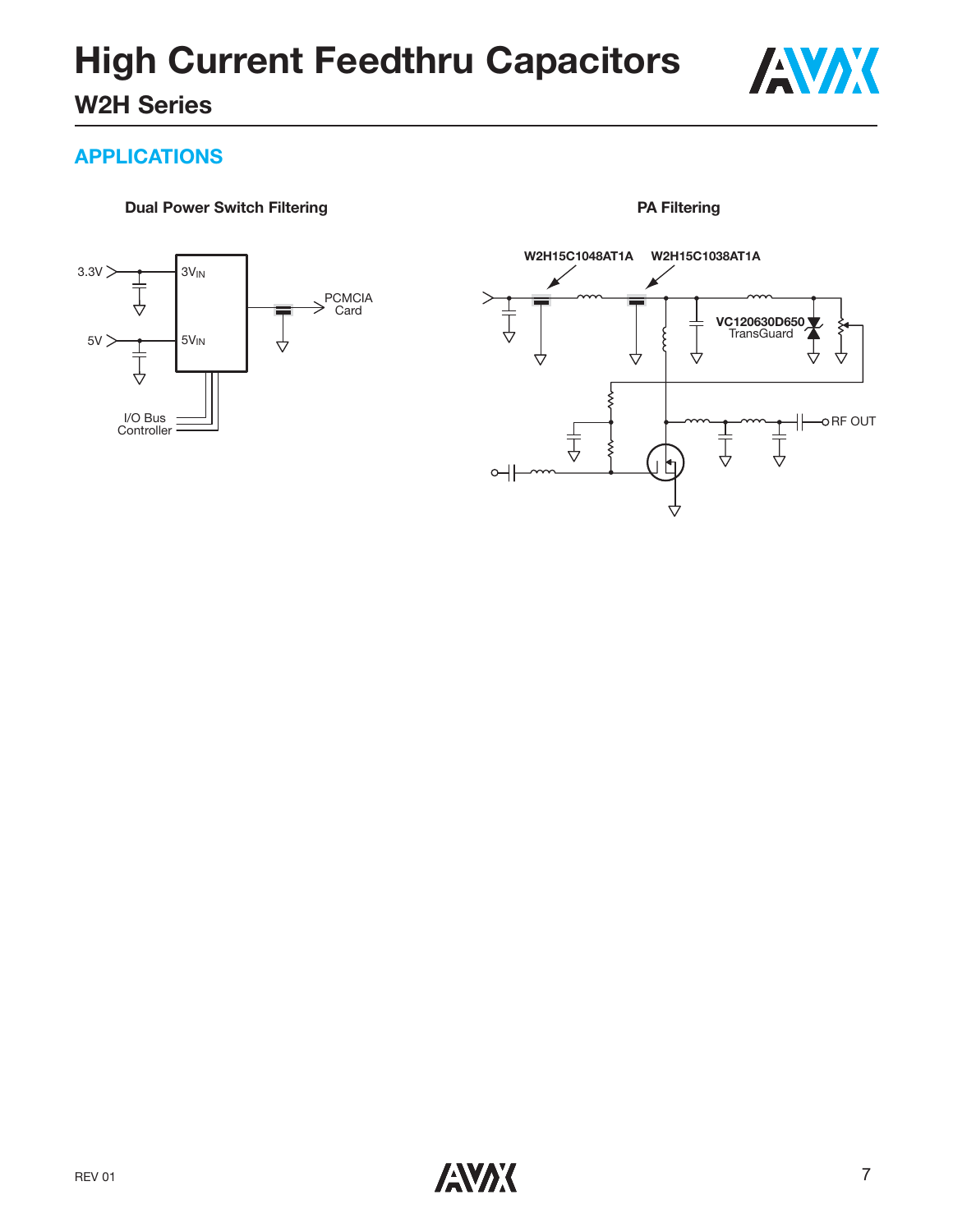

### **W2F/W2H/W3F Series**

#### **EMI REDUCTION THROUGH THE USE OF SMT FEEDTHRU CAPACITORS**

#### **ABSTRACT**

Today's high speed, miniaturized semiconductors have made EMI issues a key design consideration. This paper briefly defines EMI and illustrates the capability of SMT feedthru capacitors.

#### **WHAT IS EMI?**

The term EMI stands for Electromagnetic Interference and refers to signals/energy interfering with a circuit or systems functions.

In an electronic system, two classes of energy are generated - wanted and unwanted. Both are potential sources of EMI<sup>(1)</sup>.

Wanted signals such as clocks and bus lines could cause EMI if they were not decoupled, terminated or filtered properly. Unwanted signals (cell phones, police radios, power supply noise, etc.) could be conducted or radiated into the circuit due to poor circuit layout, improper decoupling or a lack of high frequency filtering.

In either type of EMI signal interference, the system could be rendered useless or put into a state which would cause early failure of its semiconductors. Even worse, the unwanted energy could cause an incorrect answer to be generated from a computer by randomly powering a gate up or down.

From all of this we can gather that EMI is a complex problem, usually with no one solution. EMI interference can be a random single shot noise (like a SCR firing) or repetitive in nature (stepper motor or relay noise). The interference can enter into our designs either by being induced by E/B fields, or it can be conducted through control lines or a communication bus. EMI can even be self generated by internal components that generate steep risetime waveforms of voltage or current.

#### **HOW CAN EMI BE CONTROLLED?**

EMI is most efficiently controlled by realizing it to be a design parameter in the earliest stages of the design. This way, the board layout can be optimized with large power and ground planes which will be low impedance in nature. The use of SMT feedthru filters will yield optimal results.

#### **SMT FEEDTHRU CAPACITORS**

AVX introduced feedthru capacitors to supply a broadband EMI filter capacitor for source suppression and receiver noise reduction.

SMT feedthru capacitors use the same material systems as standard ceramic capacitors. They exhibit the same reliabili-

(1)Practical Design for Electromagnetic Compatibility edited by Rocco F. Ficchi Hayden Book Company 1978

ty and can be processed in the same end user production methods as standard capacitors. What feedthru capacitors offer is an optimized frequency response across a wide RF spectrum due to a modified internal electrode design.

An application comparison between an SMT feedthru and a discrete capacitor is shown in Figure 1.



*Figure 1. Comparison of Feedthru Capacitors to Discrete Capacitors*

The key difference between the two filtering methods is that the feedthru has a much lower inductance between the signal line and ground than the capacitor. The difference in inductances can be in the range of roughly one order magnitude with a feedthru capacitor. This inductance can be shown in an electrical sense through the model for a feedthru and a capacitor (Figure 2).



*Figure 2. Comparison of Feedthru Capacitors to Discrete Capacitors*

The feedthru capacitor has a minimized parallel inductance and an optimal series inductance (which broadens the frequency response curve). Typical attenuation graphs are shown in Figure 3A.

These curves demonstrate feedthru capacitors advantage of a broad frequency response with high attenuation. They also serve as a comparison to the inductance of even lower inductance devices (primarily used in extreme decoupling cases and switch mode power supplies) - see Figure 3B.

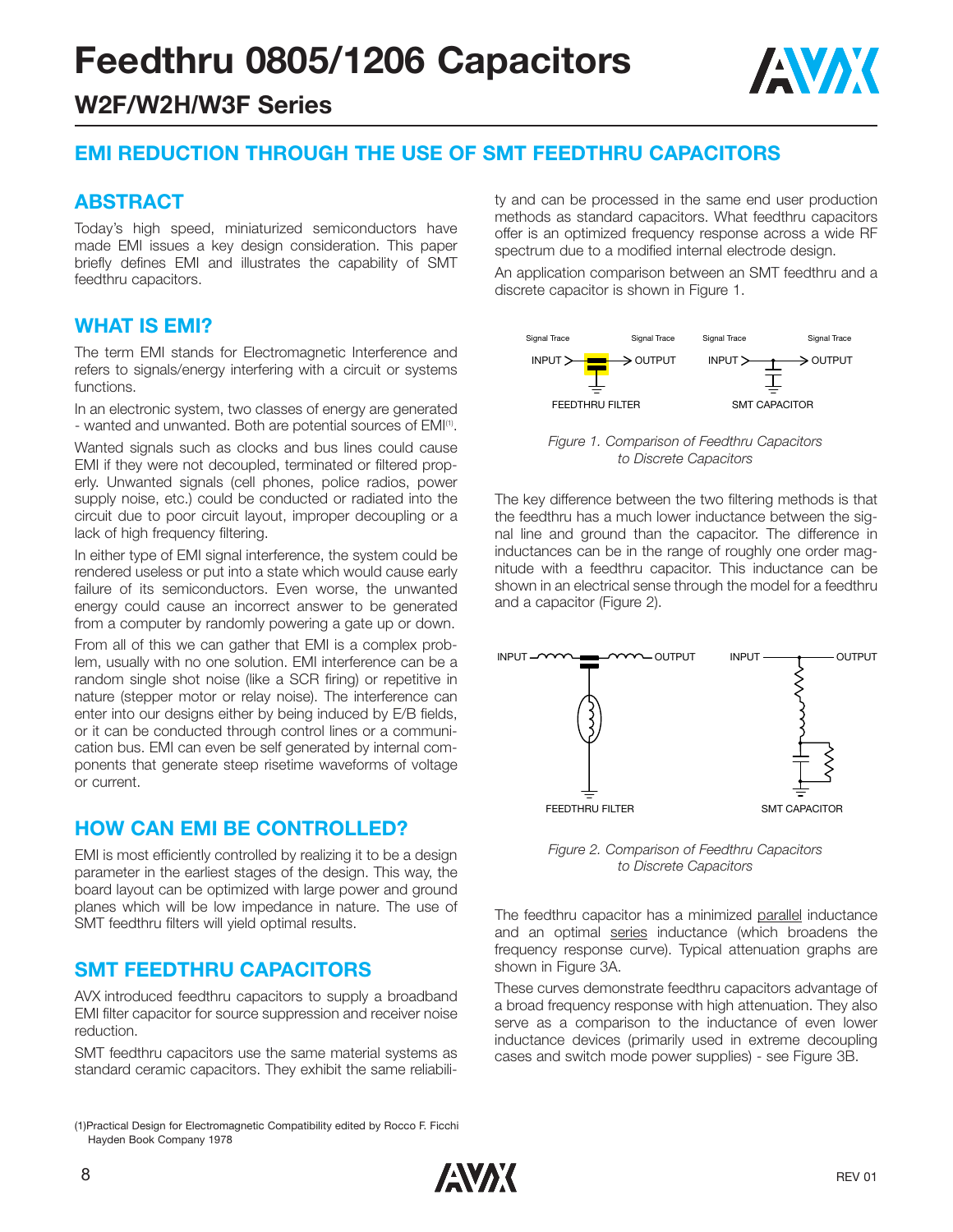

### **W2F/W2H/W3F Series**

#### **W3F15C2228AT High Frequency Analysis**



*Figure 3A. Typical Attenuation Graph*



*Figure 3B. Comparison of SMT Capacitor Frequency Response to Feedthru Filters*

#### **SMT FEEDTHRU CAPACITOR TERMINOLOGY**

AVX's feedthru capacitors have additional technical terminologies relative to standard ceramic capacitors. The reason for this is due to the series manner in which the feedthru element is connected to the circuit.

The most important term is DC Resistance. The DC resistance of the feedthru is specified since it causes a minor signal attenuation which designers can calculate by knowing the maximum resistance of the part.

The maximum current capability of the part is also of interest to designers since the feedthru may be placed in series with the voltage line.

#### **APPLICATION AND SELECTION OF SMT FEEDTHRU CAPACITOR FILTERS**

EMI suppression and receiver noise reduction can be achieved most effectively with efficient filtering methods. Attenuations of over 100 dB are achievable depending on the complexity and size of the filters involved.

However, before filtering is discussed, another EMI reduction method is noise limiting, using a series element (inductors or resistors). This method is easy to implement and inexpensive. The problem it poses is that it can only reduce noise by -3 to -10 dB. Because of that, series element EMI reduction is primarily used where there is a poor ground.

SMT feedthru filter capacitors can actually replace discrete L/C filter networks (depending on the frequency response needed). The SMT filter capacitors should first be chosen for its specific frequency response. Then the voltage rating, DCR, and current capability must be evaluated for circuit suitability. If there is not a match on voltage, current and DC resistance ratings, the designer must select the closest available frequency response available on parts that will meet the design's power spec.

The top 5 applications for SMT feedthru filter capacitors are:

- 1. Digital to RF interface filtering.
- 2. Control line high frequency decoupling.
- 3. Data and clock high frequency decoupling.
- 4. Power line high frequency decoupling.
- 5. High gain and RF amplifier filtering.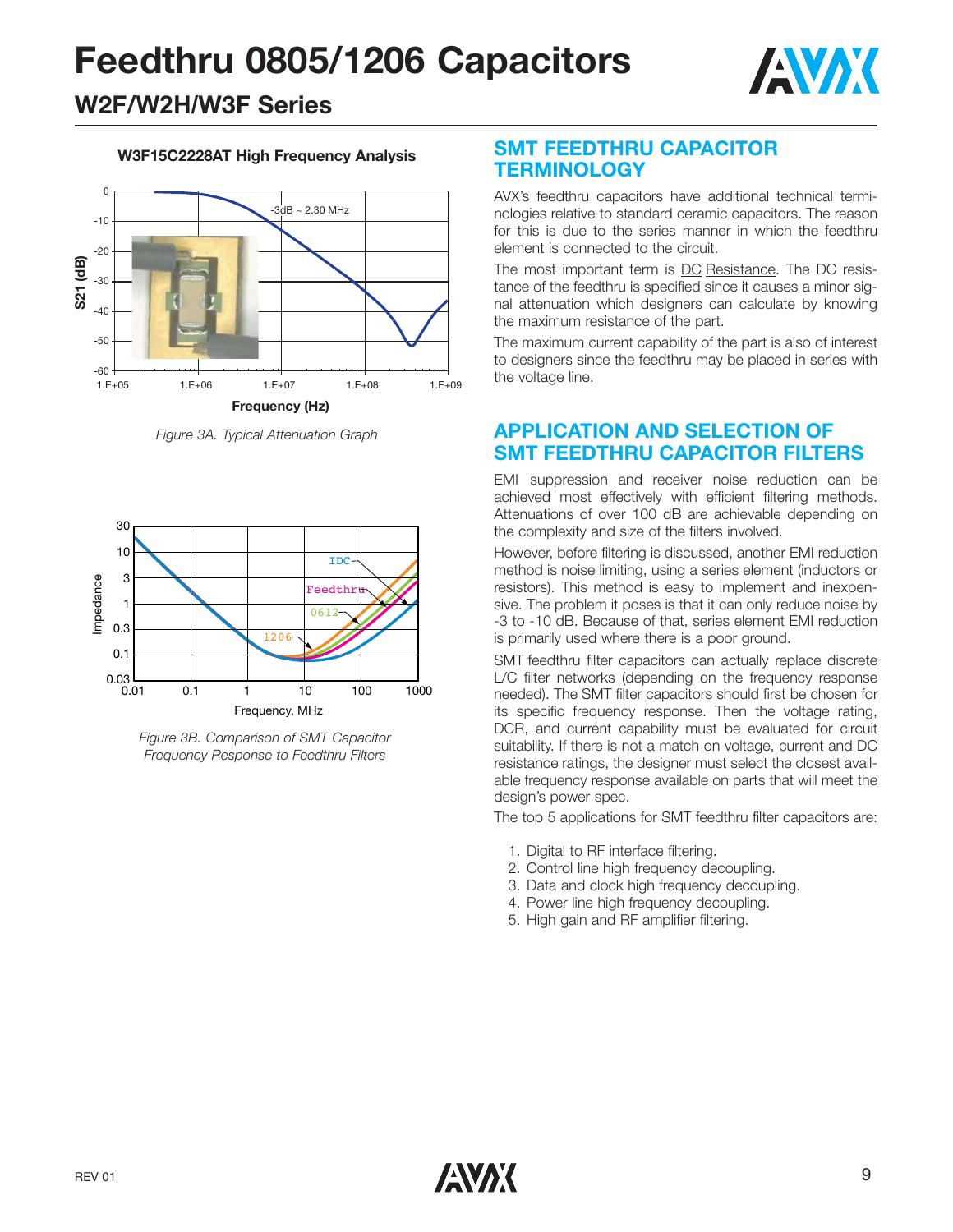**AVX Greenville, SC Tel: 864-967-2150**

**AVX Limited, England Tel: +44-1276-697000**

**AVX S.A.S., France Tel: +33-1-69-18-46-00**

**AVX GmbH, Germany Tel: +49-0811-95949-0**

**AVX SRL, Italy Tel: +39-02-614-571**

**AVX Czech Republic Tel: +420-57-57-57-521**

**AVX/ELCO UK Tel: +44-1638-675000**

**ELCO Europe GmbH Tel: +49-2741-299-0**

**AVX S.A., Spain Tel: +34-91-63-97-197**

**AVX Benelux Tel: +31-187-489-337**

#### **AMERICAS EUROPE ASIA-PACIFIC**

**AVX/Kyocera (S) Pte Ltd., Singapore Tel: +65-6286-7555**

**AVX/Kyocera, Asia, Ltd., Hong Kong Tel: +852-2363-3303**

**AVX/Kyocera Yuhan Hoesa, South Korea Tel: +82-2785-6504**

**AVX/Kyocera HK Ltd., Taiwan Tel: +886-2-2656-0258**

**AVX/Kyocera (M) Sdn Bhd, Malaysia Tel: +60-4228-1190**

**AVX/Kyocera International Trading Co. Ltd., Shanghai Tel: +86-21-3255 1933**

**AVX/Kyocera Asia Ltd., Shenzen Tel: +86-755-3336-0615**

**AVX/Kyocera International Trading Co. Ltd., Beijing Tel: +86-10-6588-3528**

> **AVX/Kyocera India Liaison Office Tel: +91-80-6450-0715**

**ASIA-KED** (KYOCERA Electronic Devices)

**KED Hong Kong Ltd. Tel: +852-2305-1080/1223**

**KED Hong Kong Ltd. Shenzen Tel: +86-755-3398-9600**

**KED Company Ltd. Shanghai Tel: +86-21-3255-1833**

**KED Hong Kong Ltd. Beijing Tel: +86-10-5869-4655**

**KED Taiwan Ltd. Tel: +886-2-2950-0268**

**KED Korea Yuhan Hoesa, South Korea Tel: +82-2-783-3604/6126**

> **KED (S) Pte Ltd. Singapore Tel: +65-6509-0328**

**Kyocera Corporation Japan Tel: +81-75-604-3449**

#### **Contact:**